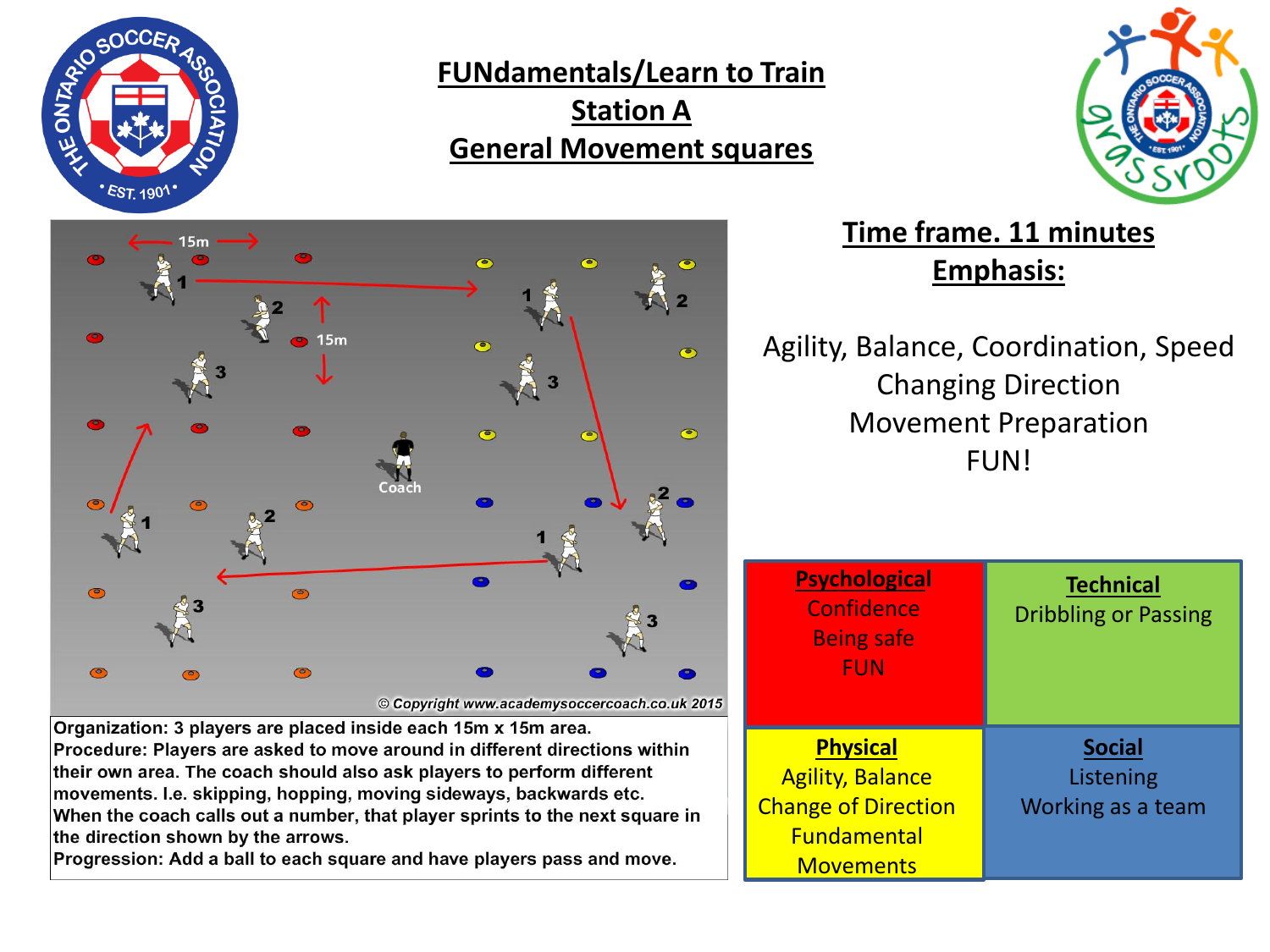

**FUNdamentals/Learn to Train Station B Small sided game – 1v1 to a ball!**





## **Time Frame. 11 minutes Emphasis:**

Listening  $1v1$ Imagination FUN!

| <b>Psychological</b>                                     | <b>Technical</b>                                           |
|----------------------------------------------------------|------------------------------------------------------------|
| Confidence                                               | 1 <sub>v1</sub>                                            |
| <b>Being safe</b>                                        | <b>Dribbling</b>                                           |
| <b>Imagination</b>                                       | Running with the ball                                      |
| <b>Physical</b><br>A,B,C's<br><b>Change of Direction</b> | <b>Social</b><br>Listening<br>Communicating<br>Celebrating |

1v1 to a ball:

Players play 1v1 to a ball. Player B players a pass through player As legs. Once the ball is played the game is live and players compete to hit the target ball with the game ball. Players compete for 2 minutes. Once a goal is scored players switch and restart the game.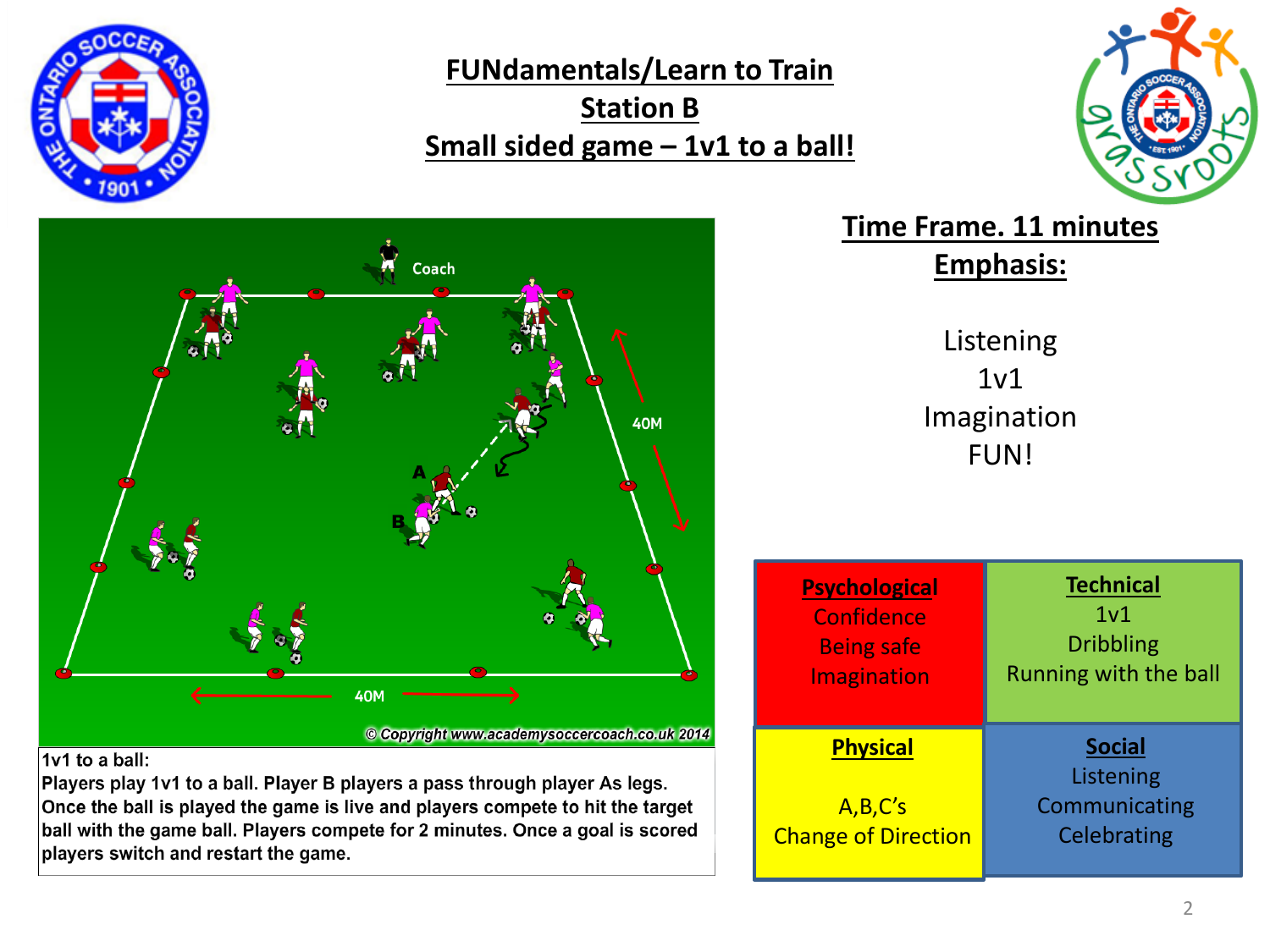

## **FUNdamentals/Learn to Train Station C 2v1 alley**





© Copyright www.academysoccercoach.co.uk 2016

Organization: Players are placed into groups of 5. 2 defenders and 2 attackers and 1 goalkeeper. Space is organised as above.

Procedure: A 2V1 situation is now created. Player in possession of the ball dribbles towards the defender to try to beat him/her. Defender must start in the square and can move any were in the area once the attacker dribbles in. The attacker now has a supporting team mate and can either make the decision to go 1v1 against the defender or pass to their team mate to create 2v1. If the attacker beats the defender they go and score in the main goal. If the defender wins possession they can score by dribbling through yellow goal. Players switch between attackers and defenders after each game. Players celebrate when they score and keep a track of how many goals they score.

## **Time frame. 11 minutes Emphasis:**

Guide players to make the correct decisions. Offer advice through questions

| <b>Psychological</b><br><b>Competition</b><br>Confidence<br><b>Decision making</b><br><b>FUN</b> | <b>Technical</b><br><b>Passing</b><br><b>Receiving</b><br>1 <sub>v1</sub> |
|--------------------------------------------------------------------------------------------------|---------------------------------------------------------------------------|
| <b>Physical</b>                                                                                  | <b>Social</b>                                                             |
| <b>Speed</b>                                                                                     | Listening                                                                 |
| <b>Movement</b>                                                                                  | Communicating                                                             |
| <b>Change of Direction</b>                                                                       | Interaction                                                               |